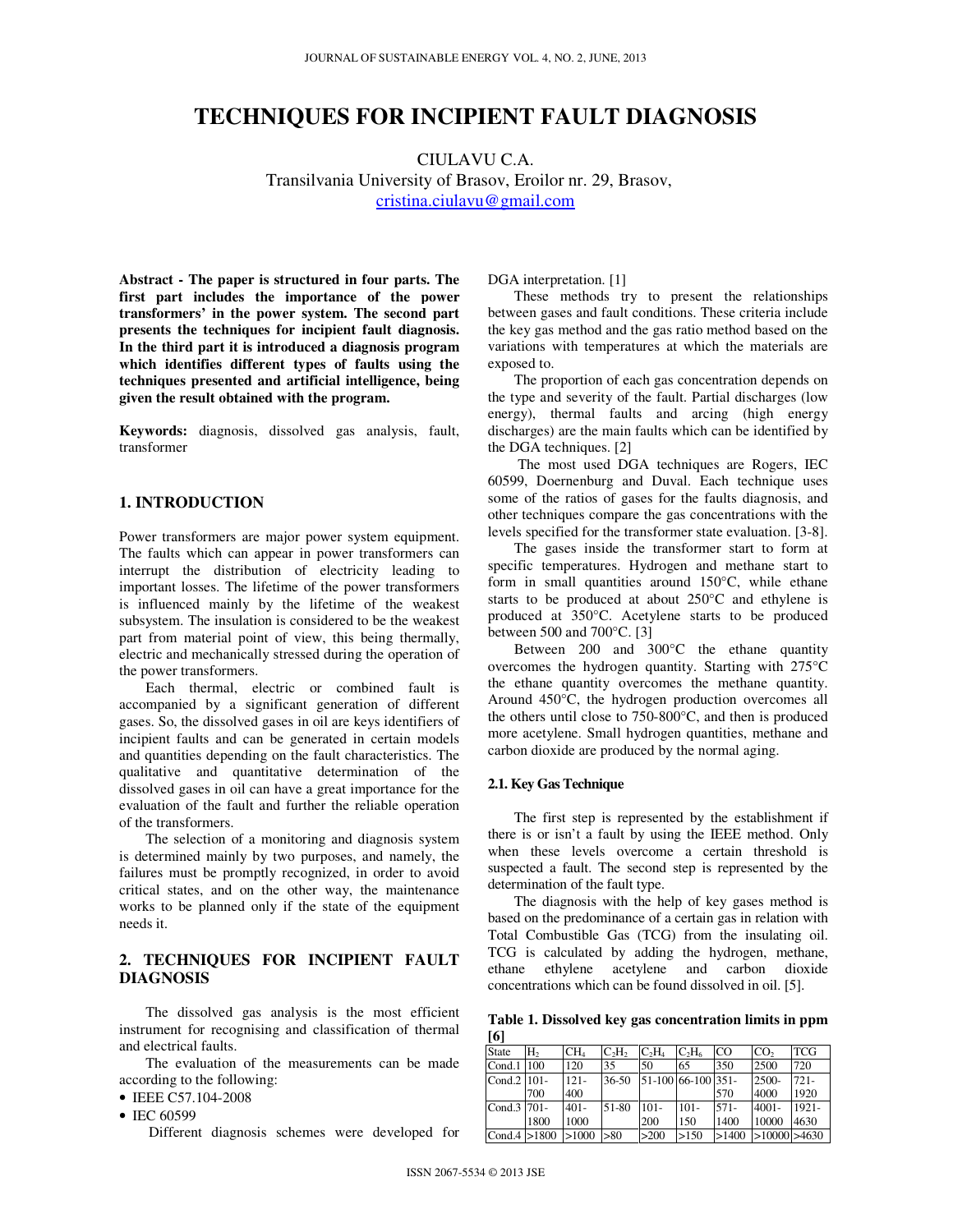Condition 1: The total combustible gas under this level indicates that the transformer operates normally.

Condition 2: The total combustible gas from this class indicates a higher level of combustible gas than the normal one. A fault can be present.

Condition 3: The total combustible gas from this class indicates a high level of decomposition of the cellulose and/or oil insulation.

Condition 4: The total combustible gas from this class indicates the excessive decomposition of the cellulose and/or oil insulation. Continuing operating could result in a failure of the transformer.

#### **2.2. Duval Triangle Technique**

 This method uses only three hydrocarbons: methane, ethylene and acetylene. These three gases correspond to the increased levels of energy necessary to generate gases in the operating transformers. Acetylene and ethylene are used in all the interpretation methods as representing high energy faults and high temperature faults.

Firstly, it is determined if there is a problem using IEEE method. At least one of the hydrocarbons or the hydrogen must be in the condition 3 and raises from a generating rate from the table below before a problem to be confirmed. In order to use the table without the IEEE method, at least one of the individual gases must be at level L1 or over and the generation rate at least G2. Limits L1 and generation rates of the gases are more reliable than the IEEE method. There must be used both methods to confirm that the problem exists.



**Fig.1. Duval Triangle** 

with: PD – partial discharges

T1 – thermal fault,  $\langle 300^\circ \text{C}$ T2 – thermal fault,  $300 \div 700$ °C

- 
- T3 thermal fault,  $>700^{\circ}$ C
- D1 low energy discharges
- D2 high energy discharges

 DT – combination between thermal and electrical faults

**Table 2. Limits and generation rates limits per month in ppm**

| Gas             | Limits L1 | Limits G1 | Limits G <sub>2</sub> |
|-----------------|-----------|-----------|-----------------------|
| H <sub>2</sub>  | 100       |           | 50                    |
| CH <sub>4</sub> | 75        |           | 38                    |
| $C_2H_2$        | 35        |           |                       |
| $C_2H_4$        | 75        |           | 38                    |
| $C_2H_6$        | 75        |           | 38                    |
| $_{\rm CO}$     | 700       |           | 350                   |
|                 | 7000      | 700       | 3500                  |

 It is calculated the quantity of the three gases used in the triangle generated since it began the sudden increase in the gas. The extraction of the gas quantity priority generated at the sudden increase will give the gas quantity generated since the fault has begun.

There are calculated the three numbers (differences) obtained from the step before. This gives a 100% percentage of the three key gases generated since the fault appeared.

Each difference of individual gases is divided with the total difference of the gases obtained before, resulting the percentage of increase of each gas from the total increase.

It is noted the percentage of each gas on the Duval triangle, starting with indicated part for the particular gas.

#### **2.3. Doernenburg ratio method**

This method made the difference between thermal and electrical faults using four ratios and six gases. In the table below are presented the gases and the ratios used.

| Table 3. Definition of the ration from ratios methods |                                 |                 |                   |                                 |  |  |
|-------------------------------------------------------|---------------------------------|-----------------|-------------------|---------------------------------|--|--|
| Ratio                                                 | CH <sub>4</sub> /H <sub>2</sub> | $C_2H_2/C_2H_4$ | $\rm C_2H_2/CH_4$ | $C_2H_6/C_2H_2$ $C_2H_4/C_2H_6$ |  |  |
| Abrev.                                                |                                 |                 |                   | R4                              |  |  |

 The method has more validation tests before taken the final decision and usually fails. The most important validation test is L1 – standard test, which establishes a critical level for each gas. In order to apply this method, at least one gas from each ratio must overcome the standard corresponding to L1. The limits are given in the following table.

**Table 4. Limit L1 Doernenburg** 

| Gas   | -   | $\gamma$ t t<br>UΗ4 | nΩ<br>U | C,H, | $\cdot$ H | <b>TT</b> |
|-------|-----|---------------------|---------|------|-----------|-----------|
| Limit | 100 | $\gamma$<br>⊥∠∪     | 350     |      | υc        | 0.        |

**Table 5. Doernenburg ration method** 

| Fault         | R1         | R <sub>2</sub> | R <sub>3</sub> | R4    |
|---------------|------------|----------------|----------------|-------|
| Thermal       | >1.0       | < 0.75         | < 0.3          | >0.4  |
| decomposition |            |                |                |       |
| Corona        | < 0.1      | insignificant  | < 0.3          | >0.4  |
| Arcing        | $>0.1$ and | >0.75          | >0.3           | < 0.4 |
|               | $^{1.0}$   |                |                |       |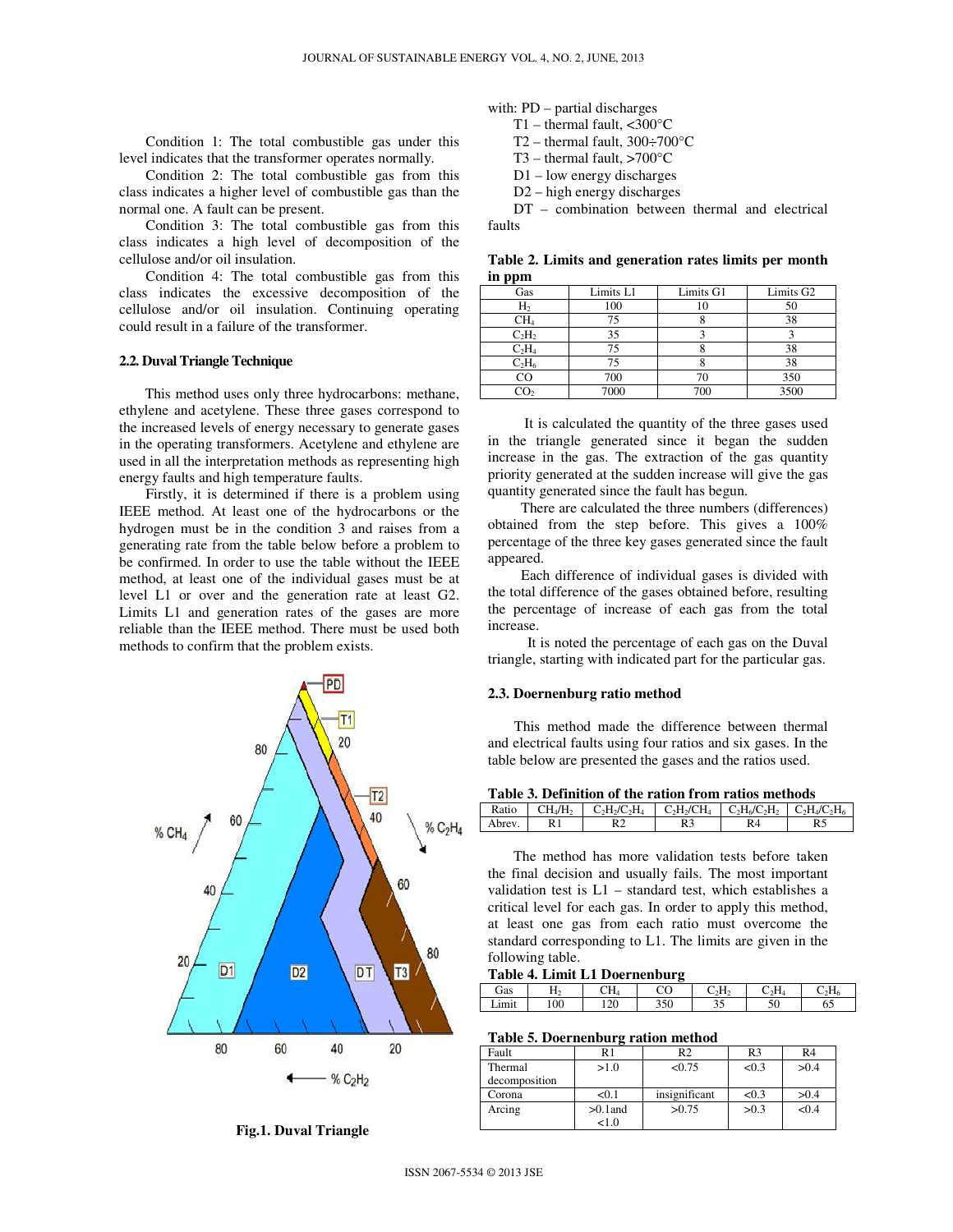### **2.4. Rogers ratios method**

The original method uses the table below for diagnosis where 1 indicates that the actual value is 1 and 0 indicates that the actual value is less than 1.

|  |  |  |  | Table 6. Original Rogers method diagnosis |
|--|--|--|--|-------------------------------------------|
|--|--|--|--|-------------------------------------------|

|                   | $\sim$          |                               |            |                                             |  |  |
|-------------------|-----------------|-------------------------------|------------|---------------------------------------------|--|--|
| CH <sub>4</sub> / | $C_2H_6$        | C <sub>2</sub> H <sub>4</sub> | $C_2H_2$ / | Diagnosis                                   |  |  |
| H,                | CH <sub>4</sub> | $C_2H_6$                      | $C_2H_4$   |                                             |  |  |
| $\Omega$          |                 |                               | 0          | If $CH_4/H_2$ is 0.1 or more                |  |  |
|                   |                 |                               |            | $\rightarrow$ partial discharges, otherwise |  |  |
|                   |                 |                               |            | normal deterioration                        |  |  |
|                   |                 |                               |            | Insignificant overheating -                 |  |  |
|                   |                 |                               |            | under 150°C                                 |  |  |
|                   |                 |                               |            | Insignificant overheating $-150$ -          |  |  |
|                   |                 |                               |            | $200^{\circ}$ C                             |  |  |
| 0                 |                 |                               | $\Omega$   | Insignificant overheating $-200-$           |  |  |
|                   |                 |                               |            | $300^{\circ}$ C                             |  |  |
| $\Omega$          | 0               |                               | 0          | Overheating of the main                     |  |  |
|                   |                 |                               |            | conductor                                   |  |  |
|                   |                 |                               |            | Circulating currents                        |  |  |

The improved Rogers method uses two tables: one defining the code and the other defining the diagnosis rules. These preliminary methods use four ratios. The ratio  $C_2H_6/CH_4$ indicates a limited class of decomposition temperature, but it doesn't help at the fault identification.

**Table 7. Defining the code for improved Rogers method** 

| Ratio                           | Class        | Code           |
|---------------------------------|--------------|----------------|
| CH <sub>4</sub> /H <sub>2</sub> | < 0.1        | 5              |
| (R1)                            | 0.1 < R1 < 1 | 0              |
|                                 | 1 < R1 < 3   |                |
|                                 | >3           | 2              |
| $C_2H_6/CH_4$                   | <1           | 0              |
| (R4)                            | >1           |                |
| $C_2H_4/C_2H_6$                 | <1           | 0              |
| (R5)                            | 1 < R5 < 3   |                |
|                                 | >3           | $\overline{c}$ |
| $C_2H_2/C_2H_4$                 | <0.5         | 0              |
| (R2)                            | 0.5 < R2 < 3 |                |
|                                 | >3           | 2              |

**Table 8. Diagnosis of improved Rogers method** 

٦

| R1     | R4 | R <sub>5</sub> | R2 | Diagnosis                                               |
|--------|----|----------------|----|---------------------------------------------------------|
|        |    |                |    | Normal deterioration                                    |
|        |    |                |    | Partial discharges                                      |
| 1 or 2 |    |                |    | Insignificant overheating<br>$-$ under 150 $^{\circ}$ C |
| 1 or 2 |    |                | 0  | Insignificant overheating<br>$-150-200$ °C              |
|        |    |                |    | Insignificant overheating<br>$-200-300$ °C              |

Formation of  $CO<sub>2</sub>$  and CO from the degradation of paper impregnated with oil rises rapidly with the temperature. The ratios  $CO<sub>2</sub>/CO$  smaller than 3 are considered an indication of possible involvement of paper in an electrical fault, together with a paper carbonization.

The normal Ratios for  $CO<sub>2</sub>/CO$  are around 7. Ratios over 10 indicate a thermal fault with the involvement of cellulose. The ratio  $CO/CO<sub>2</sub>$  is used as main factor at the diagnosis of the cellulose degradation.

In the following table are presented the advantages and disadvantages of the main methods used in the dissolved gas analysis.

| Rogers ratios method            |                                     |  |  |  |
|---------------------------------|-------------------------------------|--|--|--|
| Advantages                      | Disadvantages                       |  |  |  |
| Has the ability to ignore small | It's not capable to use multiple    |  |  |  |
| errors                          | faults                              |  |  |  |
| Uses three or four ratios       | Hard to calculate. The reports can  |  |  |  |
|                                 | generate codes which don't have     |  |  |  |
|                                 | comments                            |  |  |  |
| Understandable comments         | Are necessary enough gases          |  |  |  |
|                                 | IEC 60599                           |  |  |  |
| Advantages                      | Disadvantages                       |  |  |  |
| Has the ability to ignore small | It's not capable to use multiple    |  |  |  |
| errors                          | faults                              |  |  |  |
| Uses three ratios               | Hard to calculate                   |  |  |  |
| Easy to understand comments     | Are necessary enough gases (the     |  |  |  |
|                                 | gases must overcome the minimum     |  |  |  |
|                                 | level)                              |  |  |  |
| Internationally recognized      | The reports can generate codes      |  |  |  |
|                                 | which don't have comments           |  |  |  |
| Continuous update by IEC        |                                     |  |  |  |
|                                 | Doernenburg ratios                  |  |  |  |
| Advantages                      | Disadvantages                       |  |  |  |
| Has the ability to ignore small | Has only three levels of diagnosis, |  |  |  |
| errors                          | being very limited                  |  |  |  |
| Uses four ratios                | Hard to calculate                   |  |  |  |
|                                 | Are necessary enough gases (the     |  |  |  |
|                                 | gases must overcome the minimum     |  |  |  |
|                                 | level)                              |  |  |  |
|                                 | The reports can generate codes      |  |  |  |
|                                 | which don't have comments           |  |  |  |
|                                 | Duval triangle                      |  |  |  |
| Advantages                      | Disadvantages                       |  |  |  |
| Graphic interpretation          | Hard to build                       |  |  |  |
| Easy establishment of the       | Time consuming                      |  |  |  |
| problem                         |                                     |  |  |  |
|                                 | Wrong interpretation at very small  |  |  |  |
|                                 | gas concentrations                  |  |  |  |

**Table 9. Advantages and disadvantages** 

# **3. DIAGNOSIS PROGRAM**

 For a diagnosis system of transformers, it is needed to obtain some rules. For guidance there can be use IEC or IEEE. These are revised from time to time and need a correct interpretation of the rules.

 Figure below represents a part of a power transformer diagnosis engine using the IEEE conditions and ratio method. The rules are represented in IF-THEN structure.



**Fig. 2. Power transformer fault diagnosis engine**